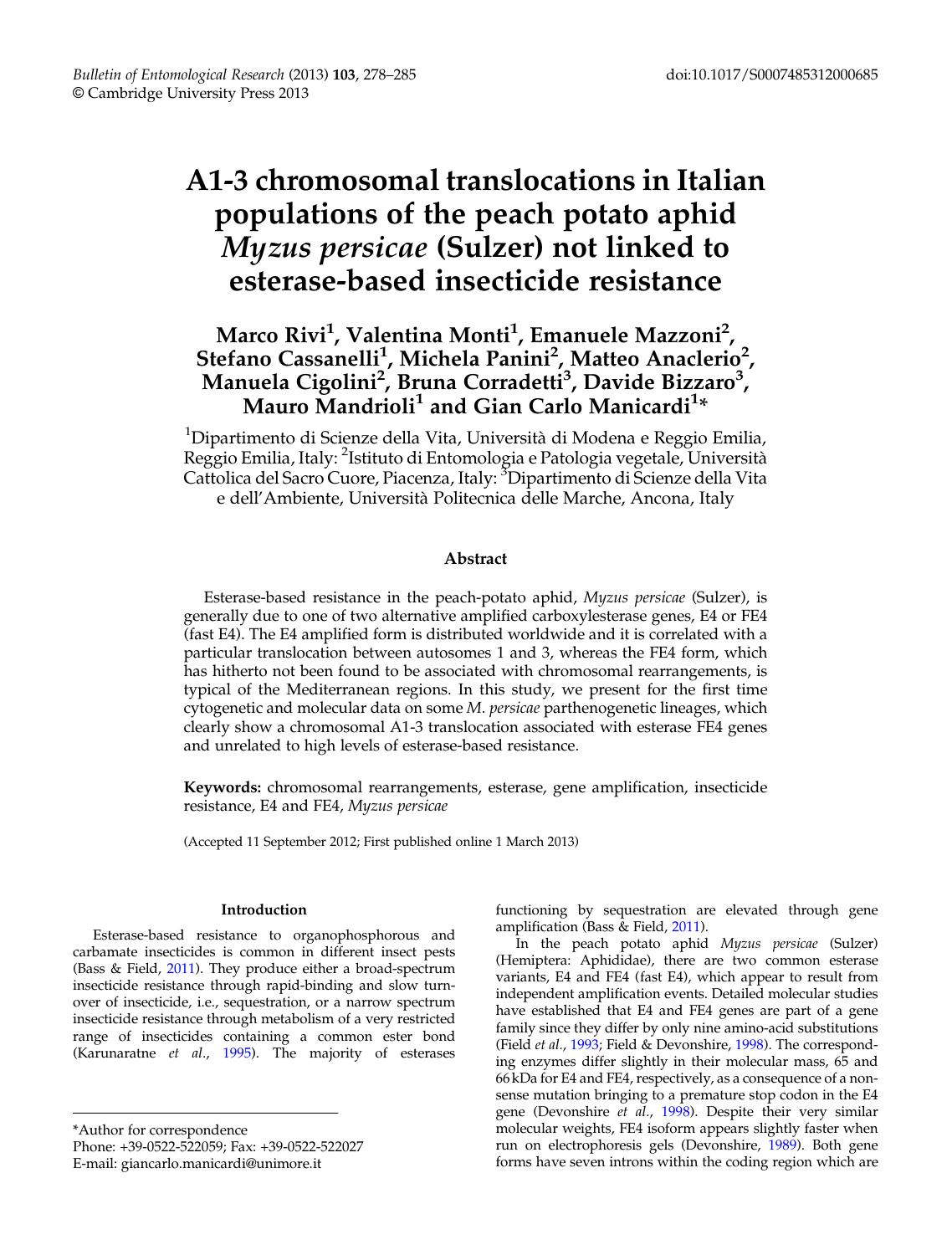of the same size and in identical positions showing 97% sequence identity (Field et al., [1996\)](#page-7-0).

The amount of esterase is variable among populations, and in early studies a relationship between resistance level and enzymatic activity has been found (Needham & Sawicki, [1971](#page-7-0)). In extremely resistant  $(R_3)$  strains, these enzymes can constitute up to 1% of the total aphid protein (Devonshire et al., [1998](#page-6-0)). In situ hybridization studies have demonstrated that in susceptible aphids, E4 and FE4 genes occur as a single copy, E4 being localized 19 kb upstream to FE4 (Field & Devonshire, [1998](#page-7-0)). Current literature data report that resistant aphids have one of two alternative amplified carboxylesterase genes, E4 or FE4, according to their karyotype. The E4 amplified genes occur at a single chromosomal location, on autosome  $3<sup>T</sup>$  closely linked with an A1-3 chromosomal translocation, whereas the FE4 genes have multiple sites of insertion, which are apparently not associated with chromosomal rearrangements (Blackman et al., [1999\)](#page-6-0). Translocated E4-producing aphids are highly widespread in warm and tropical regions and in glasshouse in the Northern Europe. Mild winters or lack of the primary host (the peach Prunus persica) force such populations to reproduce all the year around by parthenogenesis on one or more secondary herbaceous hosts thus avoiding the bisexual phase of their life cycle involving host alternation governed by both ambient temperature and prevailing day length conditions (Blackman & Eastop, [2000\)](#page-6-0). Conversely, FE4-based resistance has developed in peach-growing areas in Southern Europe, where it is associated with the normal karyotype  $(2n= 12)$  and an annual sexual phase (Blackman *et al.*, [1995](#page-6-0)).

Studies investigating the presence and diffusion of insecticide resistance performed both by biochemical and molecular assays (Bizzaro et al., [2005](#page-6-0); Criniti et al., [2008](#page-6-0)) reveal that many Italian populations of M. persicae possess the amplified FE4 gene only and highly variable levels of methylation, known to be associated with epigenetic control of esterase genes (Field & Blackman, [2003\)](#page-7-0).

In the present study, we performed cytogenetic and molecular assays on 38 Italian parthenogenetic lineages collected from primary (peach) and secondary hosts, showing for the first time M. persicae populations to have a chromosomal A1-3 translocation coupled with esterase FE4 genes, but unrelated to high levels of esterase-based resistance.

#### Material and methods

#### Aphids

M. persicae populations were collected not only from peach orchards (25) but also from herbaceous hosts including tobacco (nine), tomato (two), potato (one) and aubergine (one) in different Italian localities ([table 1](#page-2-0)). In addition, a fully susceptible strain (US1L) kindly provided by Dr Alan Devonshire (Rothamsted Research, Harpeden, UK) was used as a reference. All strains were maintained as parthenogenetic lineages starting from a single parthenogenetic female on pea-seedlings (Pisum sativum cv 'Meraviglia d'Italia') under constant ambient conditions viz:  $21 \pm 0.5^{\circ}$ C and a long-day photoperiod of 16 h:8 h light:dark.

#### Chromosome preparation

Chromosome preparations of parthenogenetic females were obtained by spreading embryo cells, as previously described by Bizzaro et al. ([1996\)](#page-6-0).

#### Biochemical assays

Total esterase activity was biochemically assayed in 96 well microplates in a Tecan Genios pro reader using αnaphthylacetate as a substrate as previously described (Mazzoni & Cravedi, [2002](#page-7-0); Bizzaro et al., [2005](#page-6-0)). Absorbance values were converted to α-naphthol per protein unit (nmoles  $mg^{-1}$ ) using an  $\alpha$ -naphthol standard curve. Total protein content was measured in microplates using a 'Biorad Protein assay kit' according to manufacturer instructions. Each population was assayed at least in triplicate.

#### DNA extraction

Genomic DNA (gDNA) was extracted from pools of 30 parthenogenetic females through a standard Sodium Dodecyl Sulphate SDS/proteinase K/Phenol-Chloroform protocol (Bizzaro et al., [2005\)](#page-6-0).

gDNA was quantified using a Nanodrop spectrophotometer and its quality checked through 1% agarose gel electrophoresis in 0.5 × TBE buffer.

#### Detection of the amplified E4/FE4 gene sets and evaluation of single site methylation level

Two PCR-based strategies were employed to establish whether FE4 and/or E4 esterase genes were amplified in the examined strains. Following the method of Field et al. [\(1999](#page-7-0)) and Field & Foster  $(2002)$  $(2002)$ , the 5' co-amplification of both FE4 and E4 genes produces 865 bp and 572 bp fragments in FE4 and E4 amplified aphid's genome, respectively, while only faint bands were visible in insects displaying the wild-type genome after agarose gel electrophoresis. The amplified genes encoding carboxylesterases FE4 and E4 were also confirmed according to a polymerase chain reaction–restriction fragment length polymorphism (PCR– RFLP) early developed by Field et al. ([1996\)](#page-7-0) and later modified by Guillemaud  $e\bar{t}$  al. [\(2003\)](#page-7-0). This technique allows the amplification of the region spanning the intron 7 using the couple of primers: F (5′-AAATCATATTTCCCGGGTTC) R (5′- AGGTTCACTAAGATTACTCA) shared between E4 and FE4 gene sequences. The products so obtained was cut by single site restriction enzymes HindIII (specific for FE4 gene) and SpeI (specific for E4 gene), and separated on agarose gel electrophoresis. The PCR product obtained from the reference strain and strains bearing the A1-3 chromosomal translocation were also similarly cut and sequenced. As described by Field et al. [\(1996](#page-7-0)), since the 3′ of the forward primer used for the last PCR products occurs at a methylation-sensitive HpaII site, the successful amplification after HpaII digestion of the gDNA, reveals the methylation pattern of the amplified genes at that site.

#### Determination of gene copy ratio by quantitative real-time PCR (qPCR)

Quantification of the relative E4/FE4 copy number between the Italian and the reference strains was performed according to the comparative  $2^{-\Delta\Delta Ct}$  method (Livak & Schmittgen, [2001;](#page-7-0) Pfaffl, [2001](#page-7-0)). Primer sequences employed for the qPCR of target genes E4/FE4 (Genbank accession nos. X74554.1 and X74555.1) and for the reference gene, β-actin gene, have been previously described by Kwon et al.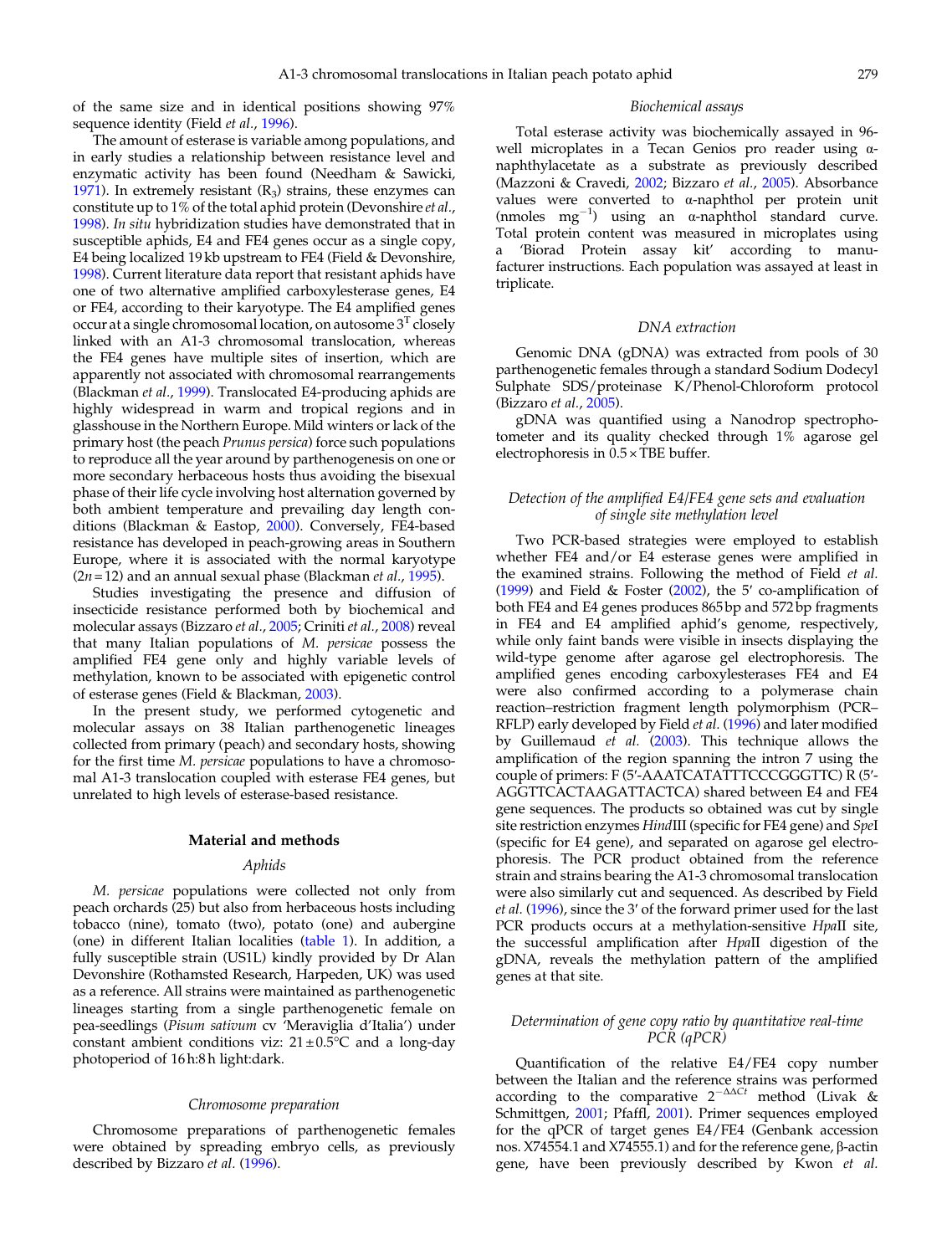#### <span id="page-2-0"></span>280 M. Rivi et al.

Table 1. Total esterase activity (α-naphthol/protein; nmoles mg<sup>-1</sup>), gene copy ratio and chromosome number in Italian populations of M. persicae. 12t indicates the presence of the A1-3 chromosomal translocation. Frm followed by X or a number indicates the occurrence of a specific chromosomal fragmentation.

| Italian<br>population | Host      | Total esterase activity<br>$(mmoles mg^{-1})$ | Gene copy ratio<br>(confidence limits) | Chromosome<br>number |
|-----------------------|-----------|-----------------------------------------------|----------------------------------------|----------------------|
| Northern              |           |                                               |                                        |                      |
| Torino <sub>2</sub>   | Peach     | $0.605 \pm 0.035$                             | $10.72(9.9 - 11.6)$                    | 12                   |
| Torino 4              | Peach     | $0.504 \pm 0.013$                             | $15.30(12.5 - 18.6)$                   | 12                   |
| Cuneo 1               | Peach     | $0.603 \pm 0.016$                             | 20.10 (19.05-21.20                     | 12                   |
| Lodi 1                | Peach     | $0.519 \pm 0.009$                             | 20.12 (20.00-20.23)                    | 12                   |
| Padova 1              | Peach     | $0.462 \pm 0.062$                             | 17.86 (17.41-18.33)                    | 12                   |
| Piacenza 2            | Tomato    | $0.113 \pm 0.004$                             | $2.28(1.98 - 2.67)$                    | 12                   |
| Piacenza 4            | Tomato    | $0.360 \pm 0.020$                             | 17.94 (14.95-20.18)                    | 12                   |
| Piacenza 6            | Peach     | $0.385 \pm 0.027$                             | 7.73 (5.99-8.97)                       | 12                   |
| Piacenza 7            | Peach     | $0.466 \pm 0.032$                             | 7.17 (7.03-7.31)                       | 12                   |
| Piacenza 8            | Peach     | $0.527 \pm 0.035$                             | 16.45 (16.27-16.62)                    | 12                   |
| Piacenza 9            | Aubergine | $0.673 \pm 0.038$                             | $8.33(8.10 - 8.57)$                    | 12                   |
| Bologna 2             | Peach     | $0.397 \pm 0.029$                             | 17.17 (14.18-20.08)                    | 12                   |
| Bologna 5             | Peach     | $0.484 \pm 0.033$                             | 34.15 (32.12-35.81)                    | 12                   |
| Ferrara 1             | Peach     | $0.753 \pm 0.083$                             | 16.52 (15.76-17.33)                    | 12                   |
| Ferrara 3             | Peach     | $0.451 \pm 0.041$                             | $9.20(8.89 - 9.51)$                    | 12                   |
| Ravenna 1             | Peach     | $0.585 \pm 0.045$                             | 12.95 (12.27–13.67)                    | 12                   |
| Ravenna 11            | Peach     | $0.453 \pm 0.032$                             | 16.61 (15.96-17.27)                    | 12                   |
| Ravenna 12            | Peach     | $0.535 \pm 0.066$                             | 21.21 (19.86-22.65)                    | 12                   |
| Ravenna 4             | Peach     | $0.551 \pm 0.032$                             | 8.41 (7.32-9.91)                       | 12                   |
| Ravenna 6             | Peach     | $0.484 \pm 0.038$                             | 30.77 (28.41-33.13)                    | 13 frm 4             |
| Ravenna 8             | Peach     | $0.411 \pm 0.007$                             | 11.63 (9.96-12.57)                     | 12                   |
| Forlì/Cesena 1        | Peach     | $0.344 \pm 0.006$                             | 15.98 (14.62-17.47)                    | 13 frm 3             |
| Forlì/Cesena 2        | Peach     | $0.478 \pm 0.014$                             | 17.53 (15.96-19.55)                    | 12                   |
| Central-Southern      |           |                                               |                                        |                      |
| Pisa 1                | Peach     | $0.130 \pm 0.004$                             | $1.02(0.98 - 1.15)$                    | 12                   |
| Pisa 2                | Peach     | $0.110 \pm 0.002$                             | $1.16(0.90 - 1.38)$                    | 12                   |
| Ascoli 1              | Peach     | $0.434 \pm 0.009$                             | 8.54 (7.97-9.45)                       | 12                   |
| Pescara 2             | Tobacco   | $0.130 \pm 0.002$                             | $2.57(2.45 - 2.69)$                    | $12t + frm$ 3        |
| Chieti 1              | Tobacco   | $0.128 \pm 0.002$                             | 3.25 (2.90-3.71)                       | 12t                  |
| Chieti 2              | Tobacco   | $0.123 \pm 0.007$                             | $1.70(1.26 - 1.98)$                    | 12t                  |
| Chieti 3              | Tobacco   | $0.130 \pm 0.002$                             | $1.74(1.68-1.85)$                      | 12t                  |
| Chieti 4              | Tobacco   | $0.128 \pm 0.003$                             | $1.75(1.67-1.94)$                      | 12t                  |
| Salerno 1             | Tobacco   | $0.127 \pm 0.006$                             | $2.38(2.22 - 2.55)$                    | 12t                  |
| Salerno $21$          | Tobacco   | $0.121 \pm 0.003$                             | $2.17(1.71 - 2.49)$                    | $12/13$ frm 3        |
| Salerno 3             | Tobacco   | $0.113 \pm 0.006$                             | $2.13(2.01 - 2.25)$                    | 13 frm 3             |
| Benevento 1           | Tobacco   | $0.121 \pm 0.005$                             | $2.43(2.37 - 2.48)$                    | 12t                  |
| Cosenza 1             | Peach     | $0.580 \pm 0.030$                             | 7.32 (6.89-7.77)                       | 13 frm 4             |
| Cosenza 2             | Peach     | $0.510 \pm 0.015$                             | 14.57 (14.29–14.86)                    | 14 frm $X+3$         |
| Catanzaro 1           | Potato    | $0.114 \pm 0.006$                             | 2.18 (1.99-2.39)                       | 12                   |

 $1$  Salerno 2 is a case of intra-individual chromosomal mosaicism.

[\(2009](#page-7-0)). The amplification efficiency of qPCR was adjusted close to  $\sim$ 2.0 for both genes using the following equation:  $E$ =10<sup>-1</sup> per slope. The slope was derived from titration curves consisting in five serial dilutions (6–  $0.25$ ng  $\mu$ <sup>-1</sup>) of gDNA from reference strain (four independent extractions) with three technical replications for each point (resulting slopes –  $3.35 \pm 1$  and  $-3.37 \pm 1$  for E4/FE4 and  $\beta$ actin standard curves, respectively). The optimized qPCR mix ( $25 \mu$ l as a final volume) contained  $1 \times SYBR$  Green master mix (Promega), 5μl DNA (equivalent to 5 ng of total gDNA) and 5μl gene specific primes at a final concentration of 5μM. A 'notemplate' negative control and all samples were analyzed in triplicate. The reaction cycle performed in an ABI 7300 Real Time PCR system (Applied Biosystems), comprised a melting (denaturation) step of 95°C for 2min, followed by 40 cycles of 94°C for 10 s, annealing at 56°C for 10 s and an extension step at 72°C for 15s. Specificity of the PCRs was also assessed by a melting curve analysis for each PCR by examination of the dissociation curve so produced. The qPCR experiments were repeated three times with independently extracted total DNA for each strain.

#### Statistical analysis

Correlation between gene copy ratio and total esterase activity was evaluated using the CURVEFIT procedure of SPSS Statistics (version 19).

# Results

# Cytogenetic analysis

A cytogenetic overview performed on mitotic metaphases obtained after spreading M. persicae embryo cells, revealed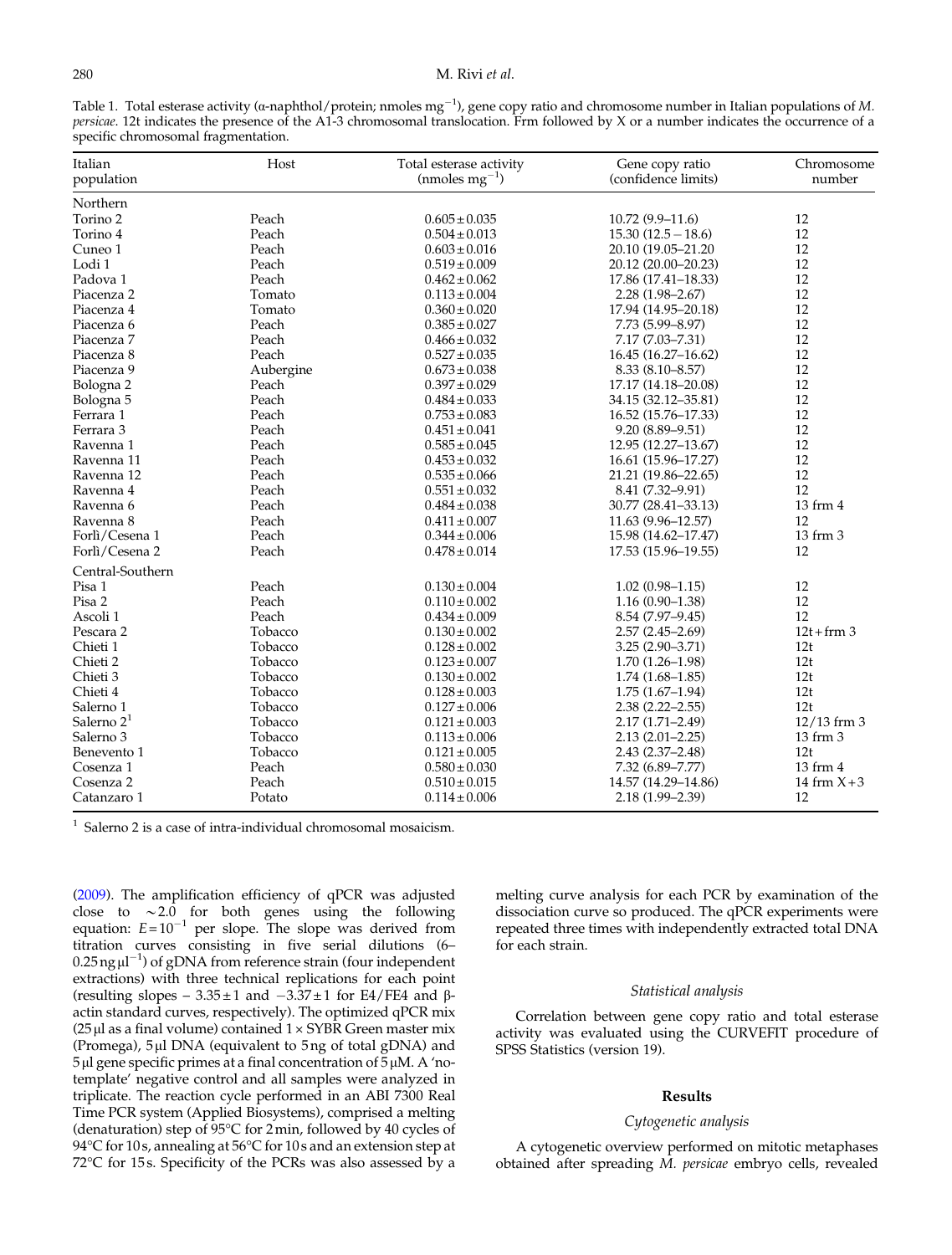

Fig. 1. Giemsa staining of chromosomes of two different *M. persicae* populations:  $2n=12$  chromosome complement (a) and the corresponding karyotype (b); metaphase with A1-3 chromosomal translocation (c) and the corresponding karyotype (d). Bar corresponds to 10μm.

that 13 of the 38 strains analyzed possess karyotypic variants. Among these, the more frequent was an autosomal A1-3 chromosomal translocation ([table 1\)](#page-2-0) (fig. 1). [Table 1](#page-2-0) clearly shows that all the strains with this particular translocation had very low esterase activity levels and that their FE4 gene copy ratios varied between 1.7 and 3.2 when compared with the reference strain.

#### Biochemical assays

Most of the populations collected in Northern Italy show a total esterase activity comparable with that of resistant strains, whereas populations with low total esterase activity are largely confined to the Southern-Central region of the country ([table 1](#page-2-0)).

#### Identification of E4 and/or FE4 genes

In order to gain a clear-cut distinction between E4 and FE4 gene amplification, we compared the PCR assays with those published in the literature (Field et al., [1996,](#page-7-0) [1999\)](#page-7-0). We observed a single electrophoretic band corresponding to the 865 bp region, diagnostic for the FE4 gene, in all M. persicae strains analyzed using primers amplifying the 5′-end of the esterase gene. Similarly, the PCR–RFLP assay showed that only the restriction enzyme HindIII was able to digest the amplified fragment thus confirming that FE4 is the only esterase gene amplified in all the analyzed Italian populations. Successful PCR amplification of a 670 bp FE4 esterase fragment, even after digestion with the methylation sensitive HpaII restriction enzyme located within one of the PCR primer pairs, indicates that all the FE4 esterase genes are methylated at this position.

#### Analysis of PCR sequences obtained using primers EST 3N-EST 4P on gDNAs of different M. persicae strains

In order to provide further information on the esterase gene(s) in Italian samples of M. persicae, we fully sequenced the PCR product obtained after amplification of gDNA of the reference strain and three strains possessing the A1-3 chromosomal translocation (Chieti 2, Chieti 4 and Salerno 1) with the primers EST 3N-EST 4p. Sequences analysis confirmed that, in the translocated strains, these particular primers amplify the FE4 genes exclusively [\(fig. 2](#page-4-0)).

# Determination of gene copy number

Real-time PCR estimation of the esterase copy ratio (obtained by comparing the value of the reference strain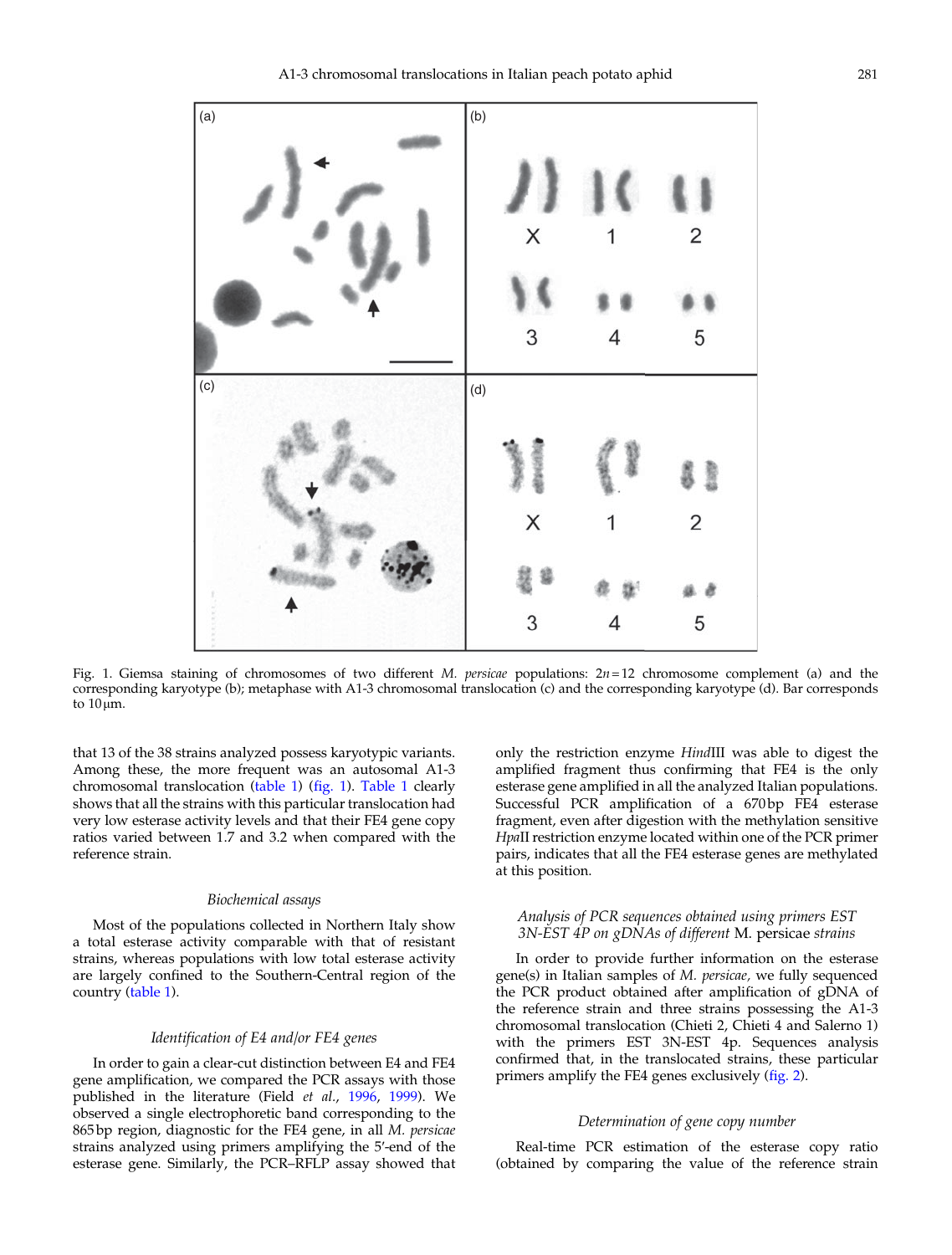**primer EST 3N** 

<span id="page-4-0"></span>

| Ref. strain AAATCATATTTCCCGGGTTCAAGTAAATAATATATTTTAAATACCTACTTTTGTATGTGTAT |
|----------------------------------------------------------------------------|
|                                                                            |
| --------AATAACTACTTTTGTATGTGTAT                                            |
|                                                                            |

Ref. strain AGAAGTTGTTTAATTCATTATAACTAATAAACAATTAGGCCCGACTCATGGCGATGAAACC Chieti 2 AGAAGTTGTTTAATTCATTATAACTAATAAACAATTAGGCCC**A**ACTCATGGCGATGAAACC Chieti 4 AGAAGTTGTTTAATTCATTATAACTAATAAACAATTAGGCCC**A**ACTCATGGCGATGAAACC Salerno 1 AGAAGTTGTTTAATTCATTATAACTAATAAACAATTAGGCCCGACTCATGGCGATGAAACC

Ref. strain AGCTATGTATTAAAAATGGATGGTTTCTACGTTTACGACAATGAAGAAGATAGAAAGATGA Chieti 2 AGCTATGTATTAAAAATGGATGGTTTC**A**ACGTTTACGACAATGAAGAAGATAGAAAGATGA Chieti 4 AGCTATGTATTAAAAATGGATGGTTTC**A**ACGTTTACGACAATGAAGAAGATAGAAAGATGA Salerno 1 AGCTATGTATTAAAAATGGATGGTTTCTACGTTTACGACAATGAAGAAGATAGAAAGATGA

Ref. strain TCAAAACTATGGTTAATATTTGGGCAACTTTTATTAAATCTGGGTAATTATCTGACTTTTA Chieti 2 TCAAAACTATGGTTAATATTTG**C**GCAACTTTTATTAAATCTGGGTAATTATCTGACTTTTA Chieti 4 TCAAAACTATGGTTAATATTTGGGCAACTTTTATTAAATCTGGGTAATTATCTGACTTTTA Salerno 1 TCAAAACTATGGTTAATATTTG**C**GCAACTTTTATTAAATCTGGGTAATTATCTGACTTTTA

Ref. strain TTGTTTGATACTCTAATCAATCATTGTAATGAGTATTAATGGAATCTGATATTAGTACCTA Chieti 2 TT**A**TTTGATACTCTA**C**TCAATCATTGTAATGAGTATTAATGGAATCTGATATTAGTACCTA Chieti 4 TT**A**TTTGA**C**ACTCTAATCAATCATTGTAATGAGTATTAATGGAATCTGATA**A**TAGTACCTA Salerno 1 TT**A**TTTGATACTCTAATCAATCATTGTAATGAGTATTAATGGAATCTGATATTAGTACCTA

Ref. strain AACTGATTCTAGCCTAAACTCCATAGTCTGTTCAGAATTAAATCAGCACAGGCTGCCACCT Chieti 2 AAC**A**GATTCTAGC**G**TAAACTCCATAGTCTGTTCAGAATTAAATCAGCACAGGCTGCCACCT Chieti 4 AACTGATTCTAGCCTAAACTCCATAGTCTGTTCA**T**AATTAAATCA**C**C**T**CAGGCTGCCACCT Salerno 1 AACTGATTCTAGCCTAAACTCCATAGTCTGTTCAGAATTAAATCAGCACAGGCTGCCACCT

Ref. strain ACTGAGTATAGGTGTGGCTTTGTTTCCTGTACCTACCGTACTCATTTTTAACAGACTATAA Chieti 2 ACTGAGTATAGGTGTGGCTTTGTTTCCTGTACCTACCGTACTCATTTTTAACAGACTATAA Chieti 4 ACTGA**A**TATA**T**GTGTGGCTTTGTTTCCTGTACCTACC**T**TACTCATTTTTAACAGACTATAA Salerno 1 ACTGAGTATAGGTGTGGCTTTGTTTCCTGTACCTACCGTACTCATTTTTAACAGACTATAA Fig. 2. See opposite page for legend.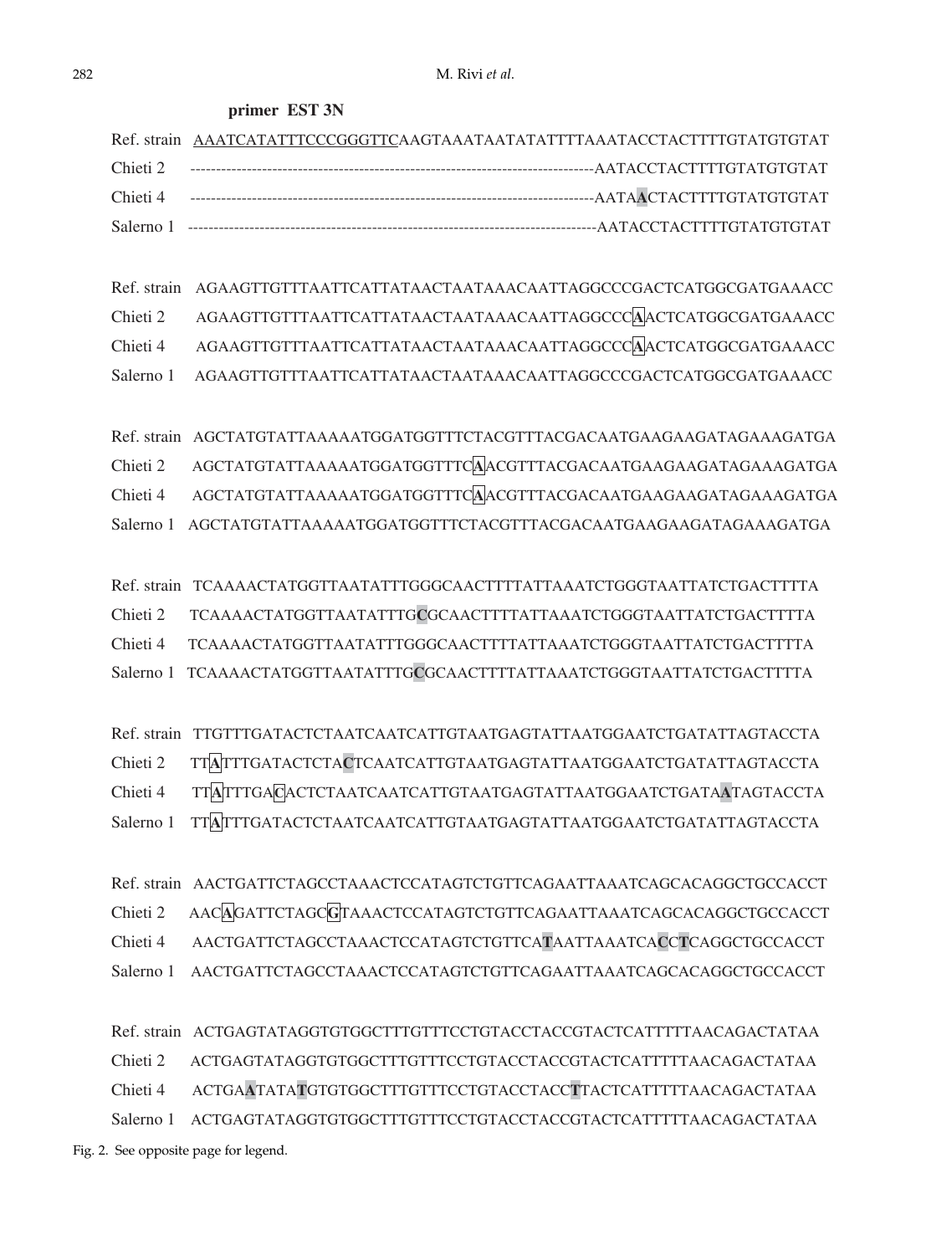# *Hind***III**

| SpeI |
|------|
|      |
|      |

- Chieti 4 TATACATTCTAGGCTGTATTA**AATAGT**GATTATAATTTTTTTTTTTTTTACTTTATAGAGT
- Salerno 1 TATA**T**ATTCTAGGCTGTATTA**AATAGT**GATTATAATTTTTTTTTTTTTTACTTTATAGAGT

Ref. strain ACCAGATACTGAAAATTCAGAAATTTGGTTACCTGTTTCTAAGAATCCAGCAGATCCTTTC Chieti 2 ACCAGATACTGAAAATTCAGAAATTTGGTTACCTGT-------------------------------------------------- Chieti 4 ACCAGATACTGAAAATTCAGAAATT**C**GGTTACCTGT-------------------------------------------------- Salerno 1 ACCAGATACTGAAAATTCAGAAATTTGGTTACCTGT--------------------------------------------------

## **primer EST 4p**

|  | Ref. strain AGGTTCACTAAGATTACTCA |
|--|----------------------------------|
|--|----------------------------------|

| Chieti 2    |  |
|-------------|--|
| Chieti 4    |  |
| Salerno 1 - |  |

Fig. 2. PCR products sequences obtained by amplifying gDNA extracted from three A1-3 translocated strains (Chieti 2, Chieti 4 and Salerno 1) and from the reference strain using EST 3N-EST 4p primers. HindIII and SpeI restriction sites are evidenced in bold. The nucleotides marked with square are specific for the FE4 esterase form. Simple nucleotides polymorphisms are marked in grey. Primer sequences used for both amplification and sequencing are evidenced in underlined characters.

with that of the different Italian populations) showed that the analyzed populations possessed a gene copy ratio ranging from 1 to 34 [\(table 1](#page-2-0)). Statistical analysis estimated a high positive logarithmic regression coefficient between gene copy ratio and total esterase activity  $(r^2=0.71; P<0.01; n=38)$ (fig. 3).

#### Discussion

During a population screening of Italian peach potato aphids, M. persicae for karyotype variants, we characterized, for the first time in Italy, strains showing an autosomal A1-3 chromosomal translocation (Rivi et al., [2009](#page-7-0), Rivi et al., [2012](#page-7-0)).

Up until this time, such a chromosomal rearrangement has been worldwide associated with the conferment of insecticide resistance involving amplification of the esterase E4 gene (Blackman, [1971](#page-6-0); Blackman & Devonshire, [1978](#page-6-0); Takada, [1986;](#page-7-0) Blackman et al., [1995](#page-6-0)), with the only exception of some Japanese populations, for which no clear association



Fig. 3. Relationship between gene copy ratio and total esterase activity, reported as  $\alpha$ -naphthol/protein (nmoles mg<sup>-1</sup>) ( $\pm$ SE), in each strain of M. persicae studied.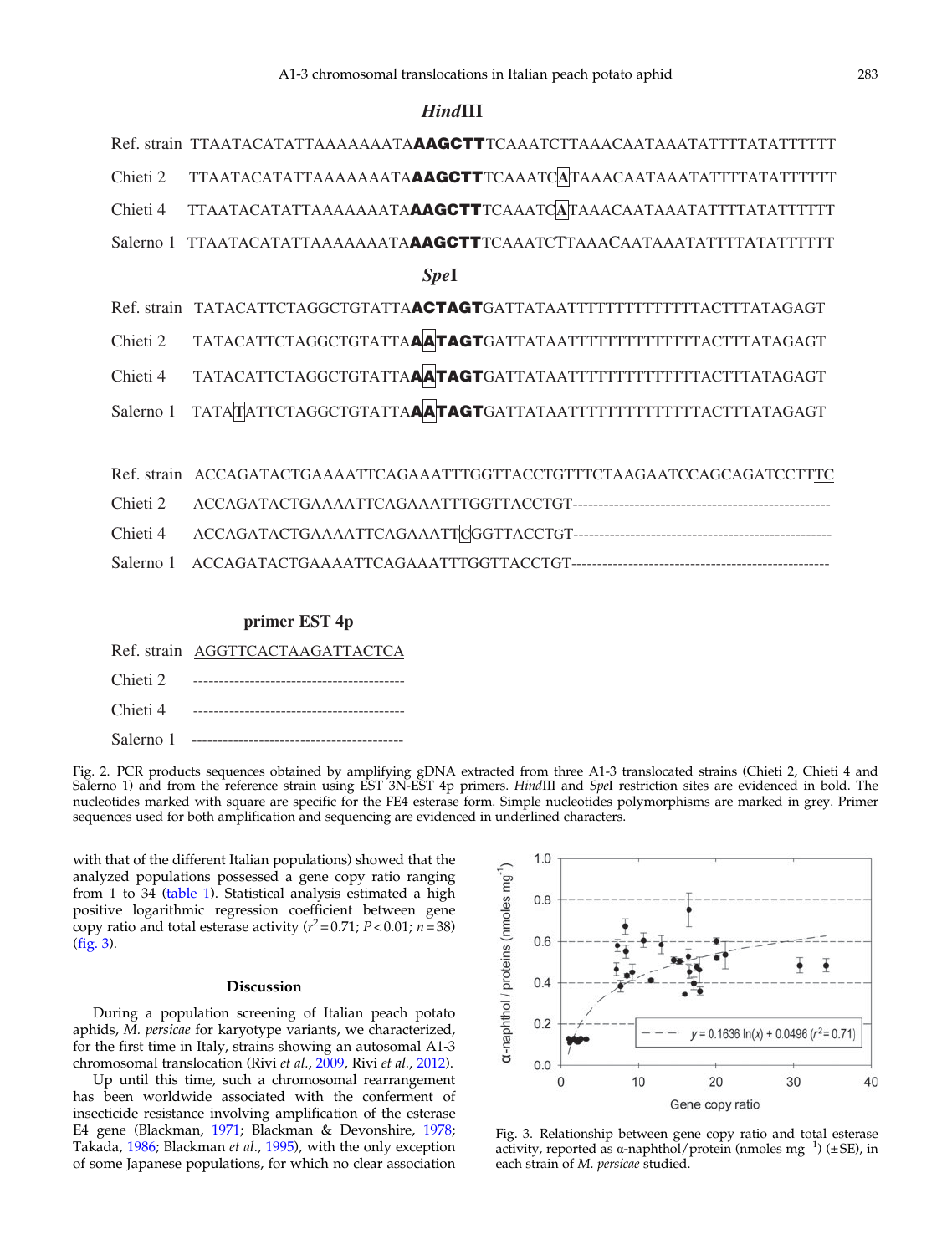<span id="page-6-0"></span>between resistance level and karyotype was found (Takada, [1979](#page-7-0)). No data were previously available for the situation pertaining to Italy. In order to fill this gap, we combined two molecular screening methods (Field et al., [1996](#page-7-0), [1999](#page-7-0)) together with sequence analysis highlighting that, in all the Italian strains examined, insecticide resistance is associated only with the FE4 gene. Moreover, biochemical and molecular analyses showed that all A1-3 translocated strains possess very low esterase activity and an esterase gene copy ratio varying between 1.7 and 3.2. The aforementioned data set is contrary to previous finding as published in the literature in which the translocaiton is always associated with enhancement of the E4 geene and clearly reveals that, at least in Italian FE4-bearing strains, the origin of this particular chromosomal rearrangement is unrelated with esterase based resistance. In light of this, we hypothesize that the observed chromosomal rearrangement depends on a fragile site located on autosome 3. Due to the holocentric nature of aphid chromosomes, this fragment is stable enough to be maintained and inherited in following generations, even those following sexual reproduction in the autumn. M. persicae strains showing a karyotype 2n=13 with A3 fragmentation have been described in different parts of the world (Blackman, 1980), including the two populations analysed in this paper. This fragment frequently translocates on one telomere of autosome 1 which is evidently more prone to accept this fragment compared with fragments from the other chromosomes. FISH (fluoresecent in situ hybridization) experiments suggest that, both in E4 and unamplified FE4 wild type strains, esterase genes map close to a subtelomeric block of heterochromatic repetitive DNA on autosome 1, within the region in which translocation occurs (Blackman et al., 1999). Thus, the translocation process could be responsible for the activation of the molecular mechanisms involved in the E4 gene amplification as earlier suggested by Blackman et al. (1978). The worldwide diffusion of this rearrangement might be favoured by (i) apomictic parthenogenesis typical of aphids; (ii) anholocycly which allows individuals to escape gene rearrangement which would otherwise occur during the autumnal sexual reproducing phase; (iii) insecticide applications as the selection factor primarily responsible for the amplification of esterase genes, and which reduces the efficacy of organophosphate, carbamate as well as pyrethroid insecticides (Ffrench-Constant et al., [1987;](#page-7-0) Devonshire et al., 1998; Foster et al., [2000](#page-7-0)).

To explain the strong correlation between gene amplification and A1-3 translocation limitedly to strains possessing E4 form, it is of interest that amplified esterase genes are located only at a single heterozygous site  $3<sup>T</sup>$  in E4 strains, having been moved there from autosome 1 in the course of a reciprocal exchange (Field & Blackman, [2003](#page-7-0)). Conversely, in FE4 strains, esterase genes have multiple locations frequently involving different chromosomes (Field & Blackman, [2003\)](#page-7-0) so that specimens with normal karyotype  $(2n=12)$  could survive insecticide treatments as a consequence of esterase gene amplification at other loci.

In addition to A1-3 translocation, we describe more uncommon chromosomal rearrangements [\(table 1](#page-2-0)). The small number of observations prevents any correlation being made between these karyotype variations and the esterasebased resistance, but, noteworthy, is the fact that both the strains showing A4 fragmentations have a high esterase-based activity. Even so, further investigations are required to confirm this apparent association.

This overview, regarding the molecular basis of esterase insecticide resistance in Italian populations of M. persicae, is in accordance with previous data attesting that, in Italy, esterase insecticide resistance is based on FE4 amplification and, at least in the recent past, has proved a serious problem for aphid management since most of the analyzed populations showed a total esterase activity comparable with resistant or highly resistant strains (Bizzaro et al., 2005; Criniti et al., 2008). Moreover, as already reported for strains with E4 (Field et al., [1999](#page-7-0)) or FE4 gene amplification (Bizzaro et al., 2005), statistical analysis performed on Italian strains reveals the existence of a positive relationship between the FE4 gene copy ratio and esterase activity, in turn indicating that gene amplification is the main cause of carboxylesterase overproduction in M. persicae in place of the FE4 over-expression.

#### References

- Bass, C. & Field, L.M. (2011) Gene amplification and insecticide resistance. Pest Management Science 67, 886–890.
- Bizzaro, D., Manicardi, G.C. & Bianchi, U. (1996) Chromosomal localization of a highly repeated EcoRI DNA fragment in Megoura viciae (Homoptera, Aphididae) by nick translation and fluorescence in situ hybridization. Chromosome Research 4, 392–396.
- Bizzaro, D., Mazzoni, E., Barbolini, E., Giannini, S., Cassanelli, S., Pavesi, F., Cravedi, P. & Manicardi, G.C. (2005) Relationship among expression, amplification, and methylation of FE4 esterase genes in Italian populations of Myzus persicae (Sulzer) (Homoptera: Aphididae). Pesticide Biochemistry and Physiology 81, 51–58.
- Blackman, R.L. (1971) Chromosomal abnormalities in an anholocyclic biotype of Myzus persicae (Sulzer). Experientia 27, 704–706.
- Blackman, R.L. & Devonshire, A.L. (1978) Further studies on the genetics of the carboxylesterase regulatory system involved in resistance to organophosphorus insecticides in Myzus persicae (Sulzer). Pesticide Science 9, 517–521.
- Blackman, R.L. & Eastop, V.F. (2000) Aphids of the Worlds*'* Crops. 2nd edn. John Wiley & Sons Ltd. Chicester, U.K.
- Blackman, R.L., Takada, H. & Kawakami, K. (1978) Chromosomal rearrangement involved in insecticide resistance of Myzus persicae. Nature 271, 450–452.
- Blackman, R.L., Spence, J.M., Field, L.M. & Devonshire, A.L. (1995) Chromosomal location of the amplified esterase genes conferring resistance to insecticides in Myzus persicae (Homoptera: Aphididae). Heredity 75, 297–302.
- Blackman, R.L., Spence, J.M., Field, L.M. & Devonshire, A.L. (1999) Variation in the chromosomal distribution of amplified esterase (FE4) genes in Greek field populations of Myzus persicae (Sulzer). Heredity 82, 180–186.
- Criniti, A., Mazzoni, E., Cassanelli, S., Cravedi, P., Tondelli, A., Bizzaro, D. & Manicardi, G.C. (2008) Biochemical and molecular diagnosis of insecticide resistance conferred by esterase, MACE, kdr and super-kdr based mechanisms in Italian strains of the peach potato aphid, Myzus persicae (Sulzer). Pesticide Biochemistry and Physiology 90, 168–174.
- Devonshire, A.L. (1989) The role of electrophoresis in the biochemical detection of insecticide resistance. pp. 363–374 in Loxdale, H.D. & den Hollander, J. (Eds) Electrophoretic Studies on Agricultural Pests. Clarendon Press, Oxford.
- Devonshire, A.L., Field, L.M., Foster, S.P., Moores, G.D., Williamson, M.S. & Blackman, R.L. (1998) The evolution of insecticide resistance in the peach-potato aphid, Myzus